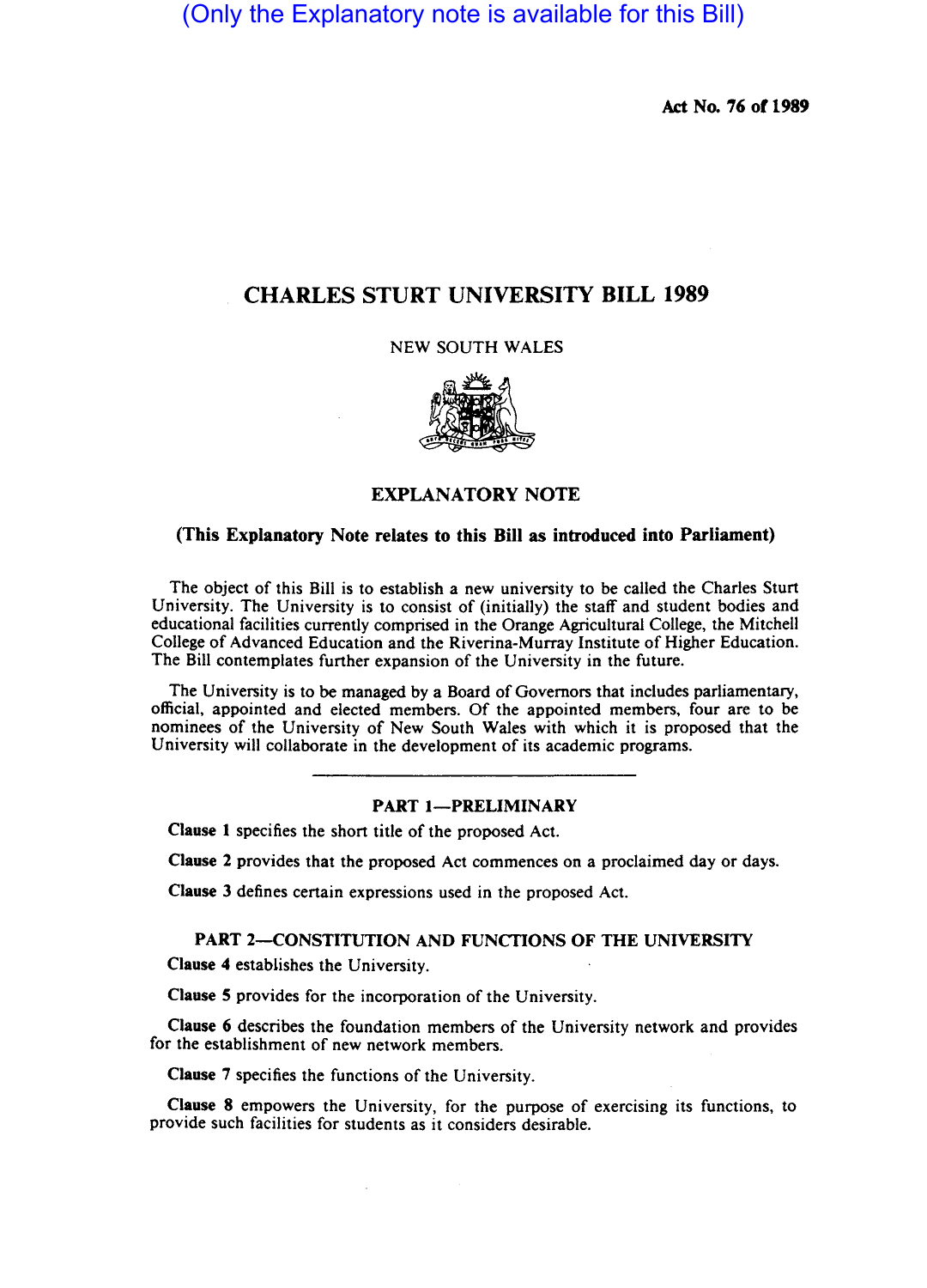## PART 3-THE BOARD OF GOVERNORS, AUTHORITIES AND OFFICERS OF THE UNIVERSITY

Clause 9 establishes a Board of Governors of the University. The Board consists of parliamentary, official, appointed and elected members.

Clause 10 contains provisions relating to the Chancellor of the University.

Clause 11 contains provisions relating to the Deputy Chancellor of the University.

Clause 12 provides that the Vice-Chancellor is the principal executive officer of the University.

Clause 13 creates the office of chief executive officer in respect of each member of the University network.

Clause 14 designates His Excellency the Governor as the Visitor of the University.

Clause 15 describes the University Convocation.

Clause 16 establishes an Academic Senate of the University.

Clause 17 requires the Board to set up advisory councils for network members of the University.

## PART 4-FUNCTIONS OF BOARD

#### Division 1-General

Clause 18 provides that the Board is the governing authority of the University and specifies its principal functions.

Clause 19 invests the Board with miscellaneous powers relating to academic. staffing and other matters.

Clause 20 permits the Board to delegate its functions.

#### Division 2-Property

Clause 21 specifies the powers of the Board relating to property and places certain restrictions on the Board dealing with land of the University.

Clause 22 gives the Board. subject to certain restrictions. the control and management of land of the Crown on which the University is conducted.

Clause 23 provides for the resumption or appropriation of land for the benefit of the University.

Clause 24 provides for the vesting in the University of land of the Crown on which its activities are conducted.

## PART 5-GENERAL

Clause 25 enables the Treasurer. with the approval of the Governor-in-Council. to advance money to the University for its temporary accommodation.

Clause 26 provides for the financial year of the University.

Clause 27 forbids religious or political discrimination in the admission of students. the conferring of degrees and awards and the appointment of staff.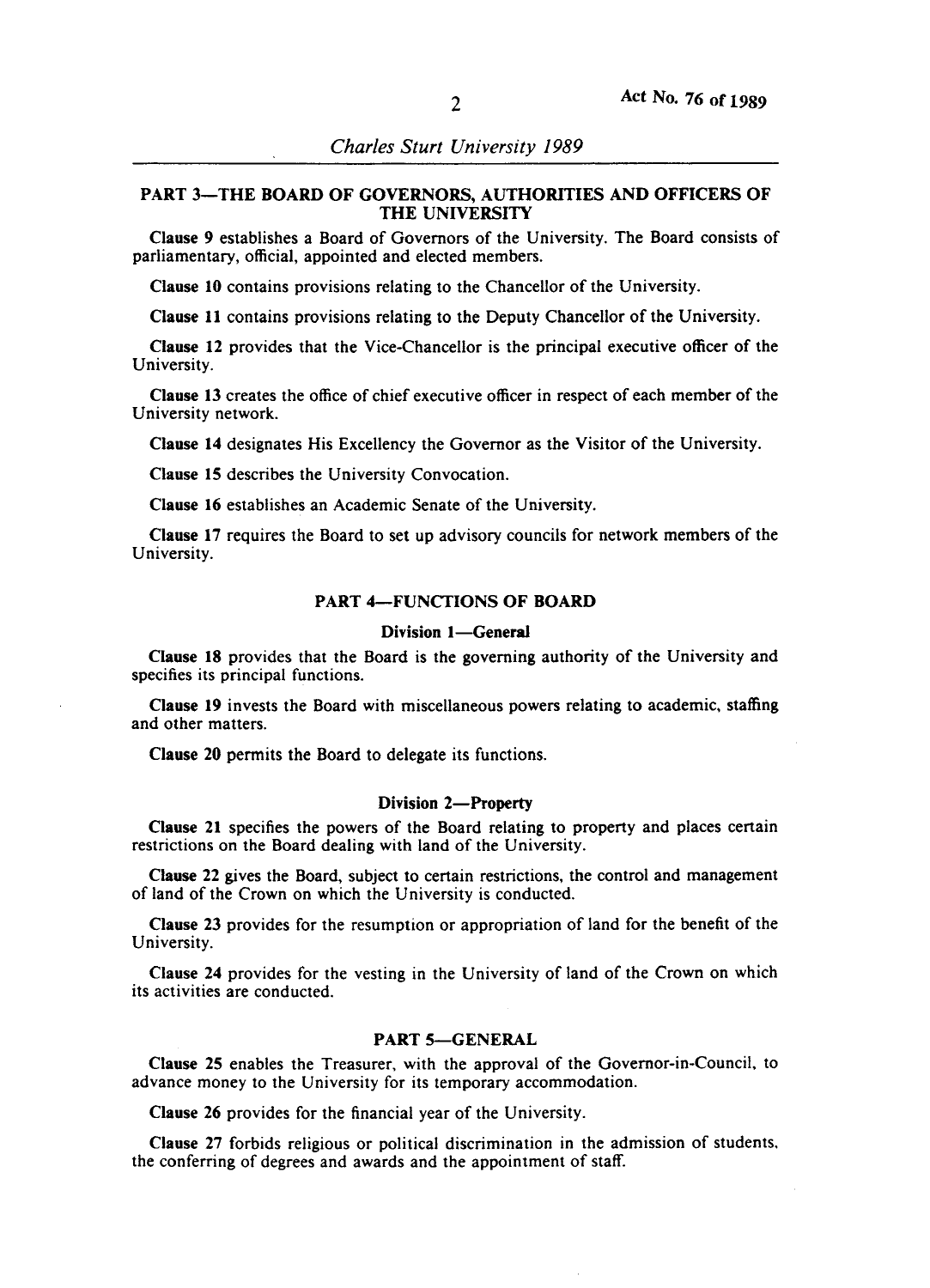Clause 28 provides for the exemption of persons, on grounds of conscience, from membership of the body corporate of the University or from Convocation.

Clause 29 enables the re-appointment or re-election of a person to any office under the proposed Act which the person has held and for which he or she is still suitably qualified and eligible.

Clause 30 provides for the use and custody of the seal of the University.

Clause 31 enables the Board. with the approval of the Governor-in-Council, to make by-laws generally for the management, good government and discipline of the University and in relation to certain specified matters.

Clause 32 enables the Board. or another authority specified in the by-laws, to make rules for the regulation of matters concerning a subject-matter specified in the by-laws.

Clause 33 provides for the recovery of charges, fees and other money due to the University.

Clause 34 is a formal provision that gives effect to the Schedule of consequential amendments to other Acts.

Clause 35 is a formal provision that gives effect to the Schedule of savings and transitional provisions.

## SCHEDULE 1-PROVISIONS RELATING TO MEMBERS AND PROCEDURE OF THE BOARD

Schedule 1 regulates Board membership (vacation of office etc.), procedure and other matters relating to the Board and its members.

## SCHEDULE 2-POWERS OF INVESTMENT

Schedule 2 contains provisions relating to the powers of investment of the Board.

#### SCHEDULE 3-AMENDMENTS

Schedule 3 contains miscellaneous amendments to the Colleges of Advanced Education Act 1975 and the Public Authorities (Financial Arrangements) Act 1987 consequent on the proposed abolition of the Mitchell College of Advanced Education and the Riverina-Murray Institute of Higher Education.

#### SCHEDULE 4-SAVINGS AND TRANSITIONAL PROVISIONS

Schedule 4 contains provisions-

- (a) empowering the Governor-in-Council to make regulations of a savings or transitional nature consequent on the enactment of the proposed Act (Part I);
- (b) defining certain expressions used in Part 2 of the proposed Schedule (Division I of Part 2);
- (c) providing for the abolition of the Mitchell College of Advanced Education (Division 2 of Part 2);
- (d) providing for the abolition of the Orange Agricultural College (Division 3 of Part 2);
- (e) providing for the abolition of the Riverina-Murray Institute of Higher Education (Division 4 of Part 2):